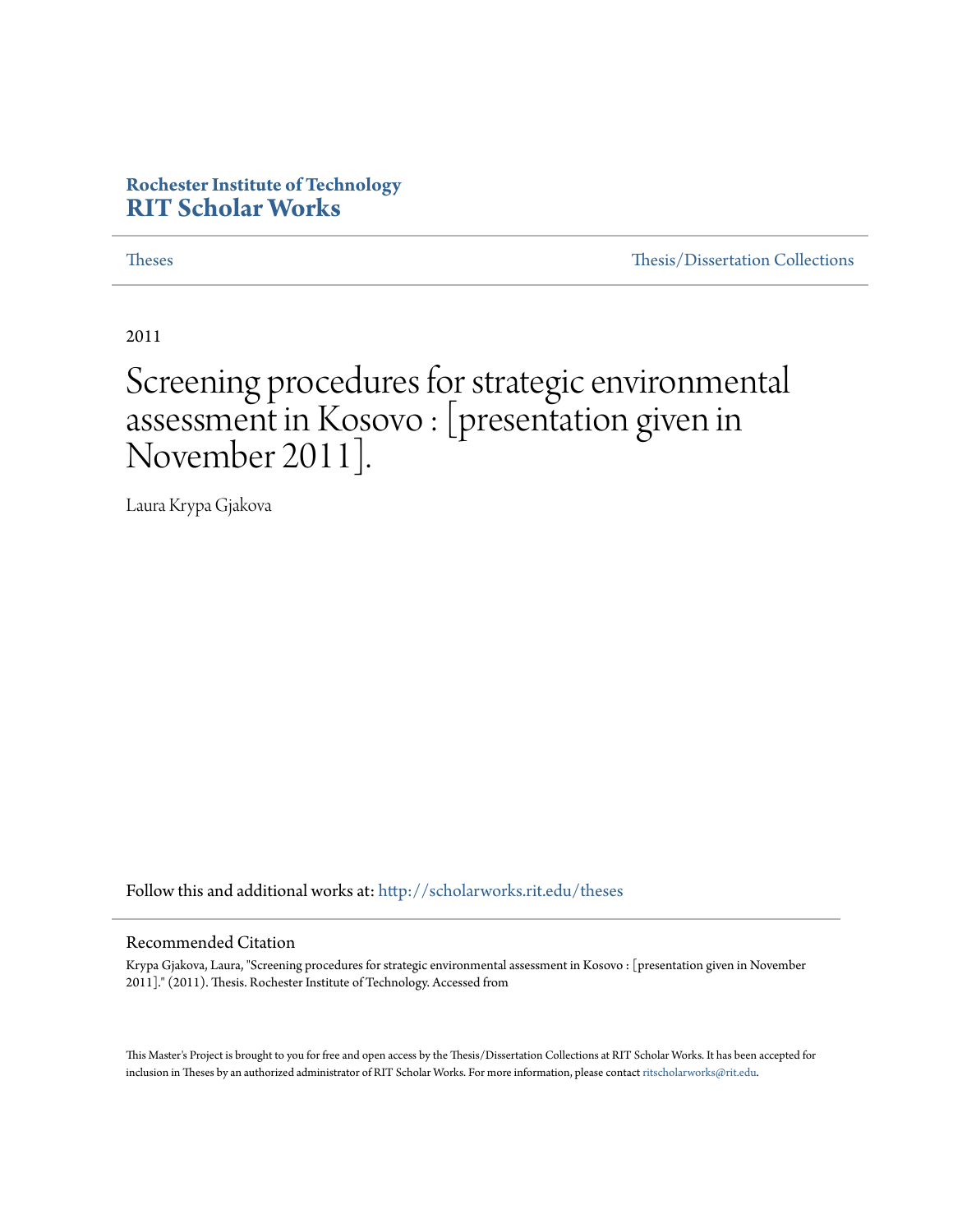

AMERICAN UNIVERSITY IN KOSOVOROCHESTER INSTITUTE OF TECHNOLOGY

# **Screening Procedures in Strategic Environmental Assessment in Kosovo**

*LAURA KRYPA GJAKOVA*

*laura.krypa@gmail.com*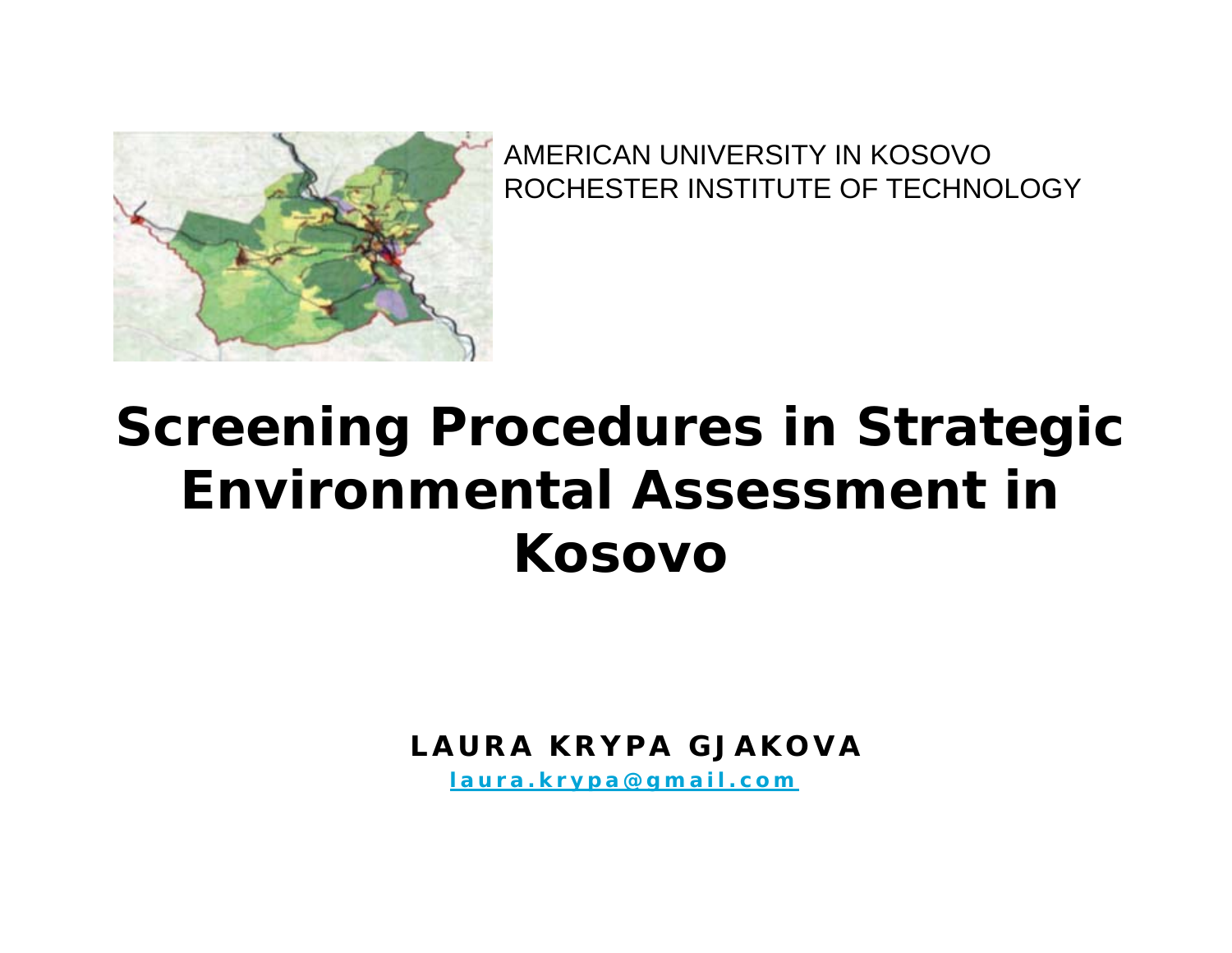## **Presentation overview**

- What is SEA?
- SEA in Kosovo
- Screening stage
- Screening provisions in the Kosovo Law on SEA
- Guideline Administration of Screening
- Recommendations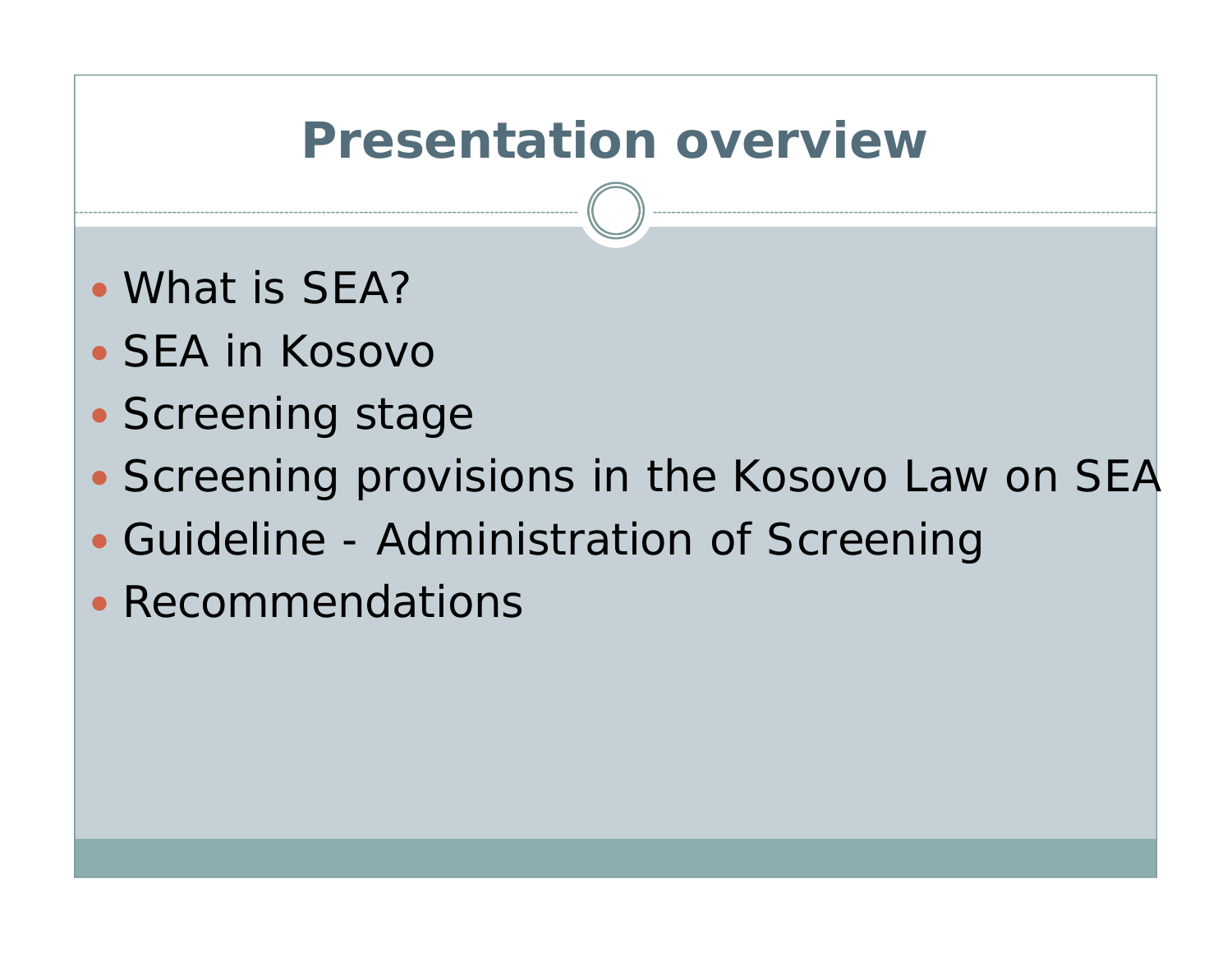# **What is SEA?**

*" a systematic process for evaluating the environmental consequences of proposed policy, plan or programme initiatives in order to ensure they are fully included and appropriately addressed at the earliest appropriate stage of the decision making on par with economic and social consideration."*

(Sadler and Verheem, 1996)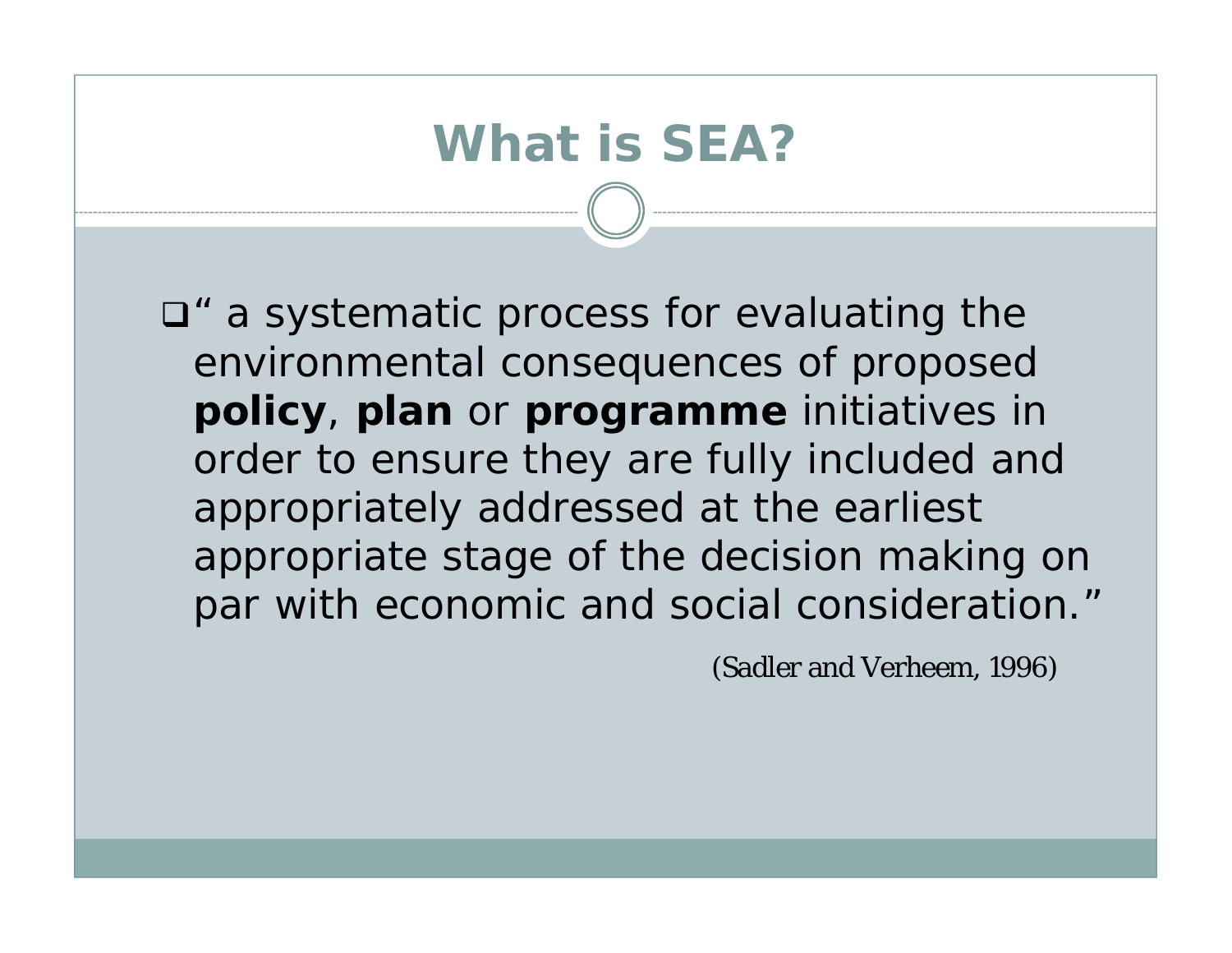## **SEA versus EIA**

|                                                  | <b>SEA</b>                                       | <b>EIA</b>                                         |  |
|--------------------------------------------------|--------------------------------------------------|----------------------------------------------------|--|
| <b>Assessment</b>                                | Plans and<br>Programmes                          | Projects                                           |  |
| <b>Scale</b>                                     | <b>Macro</b>                                     | Micro                                              |  |
| <b>Scope</b>                                     | Larger range of<br>activities on a<br>wider area | Smaller range of<br>activities on a<br>local scale |  |
| <b>Baseline</b>                                  | Less details /<br>qualitative                    | More details /<br>quantitative                     |  |
| <b>Alternatives and</b><br>cumulative<br>effects | Greater emphasis /<br>integrate                  | Less emphasis<br>/specific                         |  |
| Consultation                                     | Larger range of<br>individuals                   | Smaller range of<br>individuals                    |  |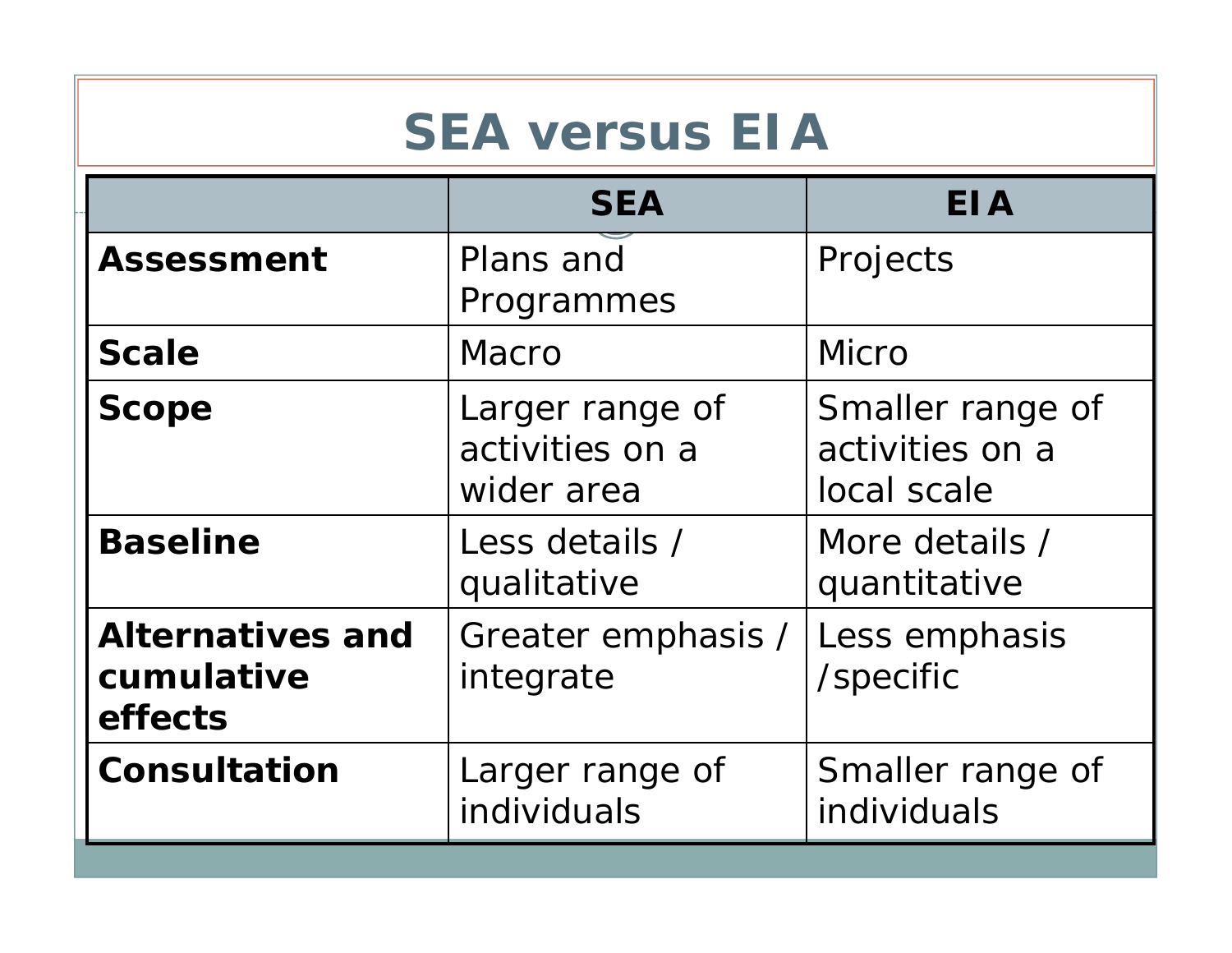#### **SEA around the World**



• USA (1969) • WestAustralia (1986) • Netherland (1987) • Canada (1990) • New Zenland (1991) • Grait Britan (1991) • Chzech Republik (1992) • Hongkong (1992)• Danmark (1993)• Slovakia (1994) • Finnland (1994, 1999) • Norway (1995)• Australia (1999) • Poland(2000)

- Estland (2000) EU(2001)• World Bank (2004) Costa Rica (2004) Peru (2005)
- Macedonia (2005) Guatemala (2007) Kosovo(2009)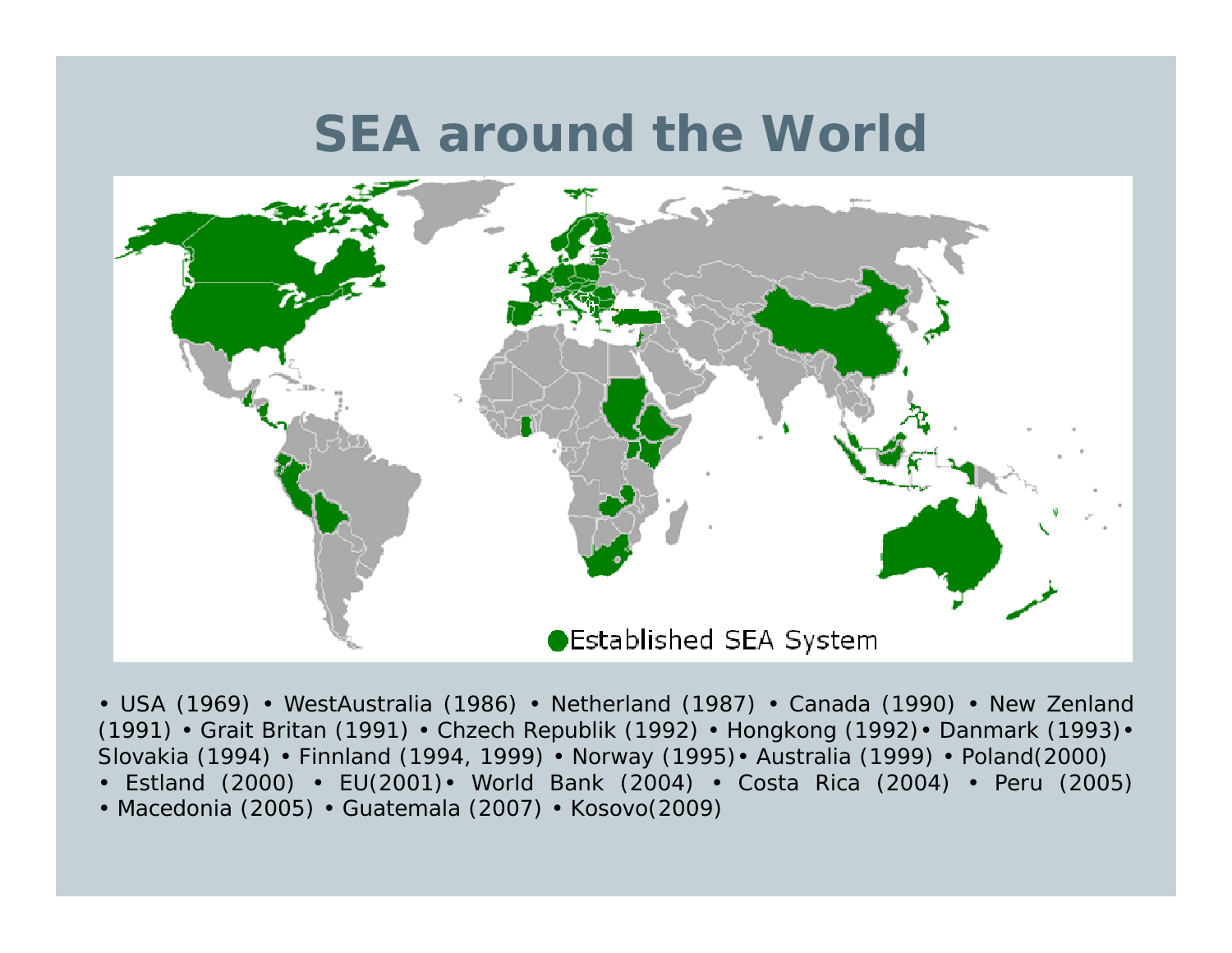## **Application of SEA in EU**

| AT             | 200 SEAs                                                | LT             | 25                                                                                                                  |  |
|----------------|---------------------------------------------------------|----------------|---------------------------------------------------------------------------------------------------------------------|--|
| <b>BG</b>      | (10)<br>$99$ by   LU<br>109<br>mandatory,<br>screening) |                | 3                                                                                                                   |  |
| <b>CY</b>      | 4                                                       | LV             | 88<br>city<br>and<br>planning,<br>town<br>agriculture, fishery                                                      |  |
| CZ             | 12                                                      |                | 1 operational programs                                                                                              |  |
| EE             | 165 (16 governmental level)                             |                | 64 spatial planning                                                                                                 |  |
| <b>ES</b>      | 10                                                      | PL             | 23 – operational programs, transport<br>sector                                                                      |  |
| F <sub>l</sub> | 1500 for local urban plans, and<br>10 other plans       | PT             | 2                                                                                                                   |  |
| FR.            | local urban plans, and 40<br>40<br>other plans          |                | 98 government level and 240 local<br>level for operational programs, forest<br>sector spatial and local urban plans |  |
| <b>GR</b>      | 21                                                      | <b>SK</b>      | 19 government level – operational<br>programs, energy sector                                                        |  |
| <b>HU</b>      | No statistics                                           | <b>SV</b>      | 220 for development plans                                                                                           |  |
| <b>IRL</b>     | No statistics                                           | R <sub>O</sub> | 77 town and city planning, local<br>urban plans                                                                     |  |
| IT.            | No statistics                                           | UK             | No statistics                                                                                                       |  |

Number of SEAs undertaken in 2006/2007 in the member states for specific sectors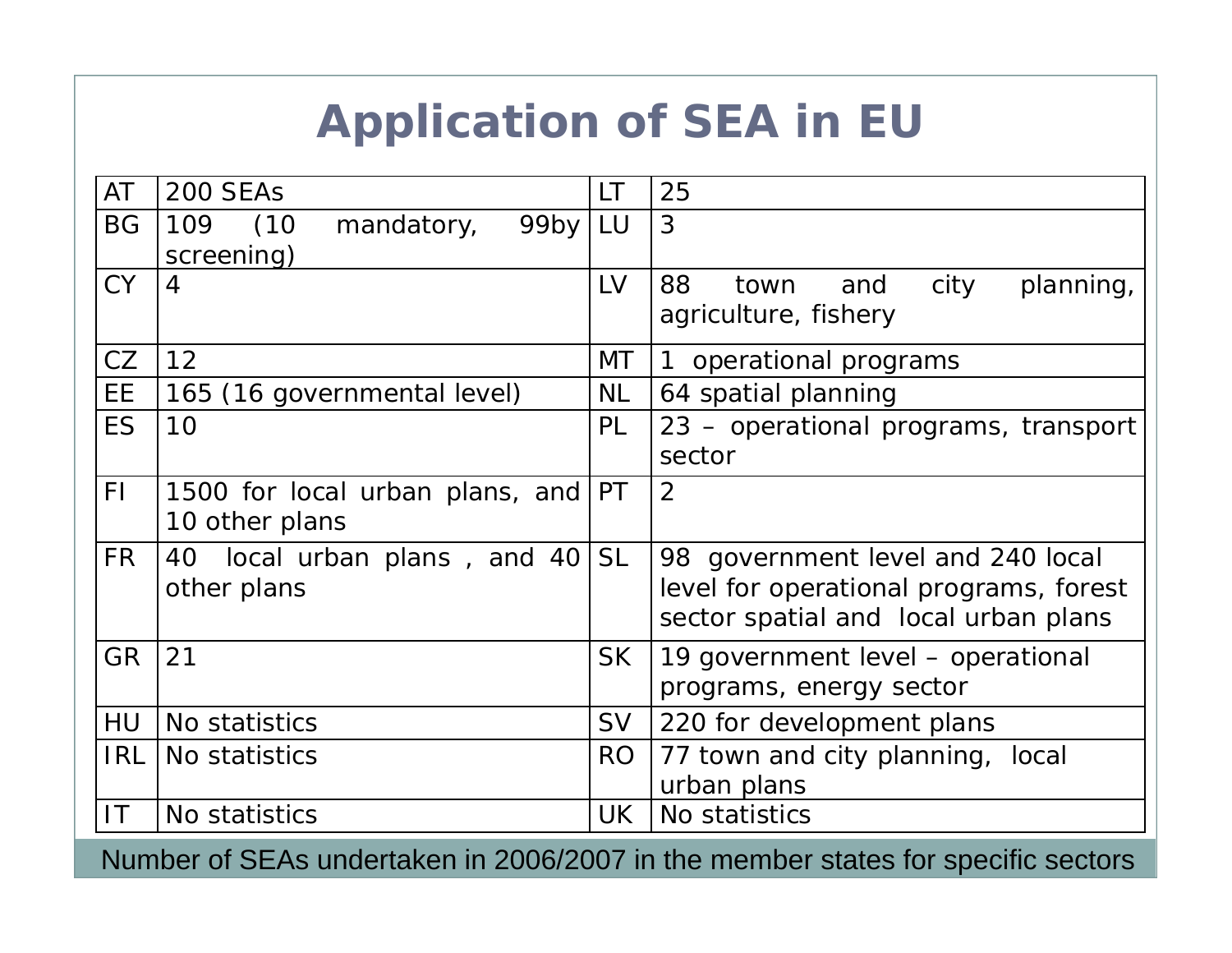# **SEA in Kosovo**

•The EC Directive 2001/42/EC on SEA is **fully** transposed into the Kosovo's legislation by the Law Nr.03/L-230 on Strategic Environmental Assessment, November 2010.

•The purpose of the Law is to ensure that environmental consequences of certain plans and programs are identified and assessed during their preparation and **before their adoption**.

• www.ks-gov.net/mesp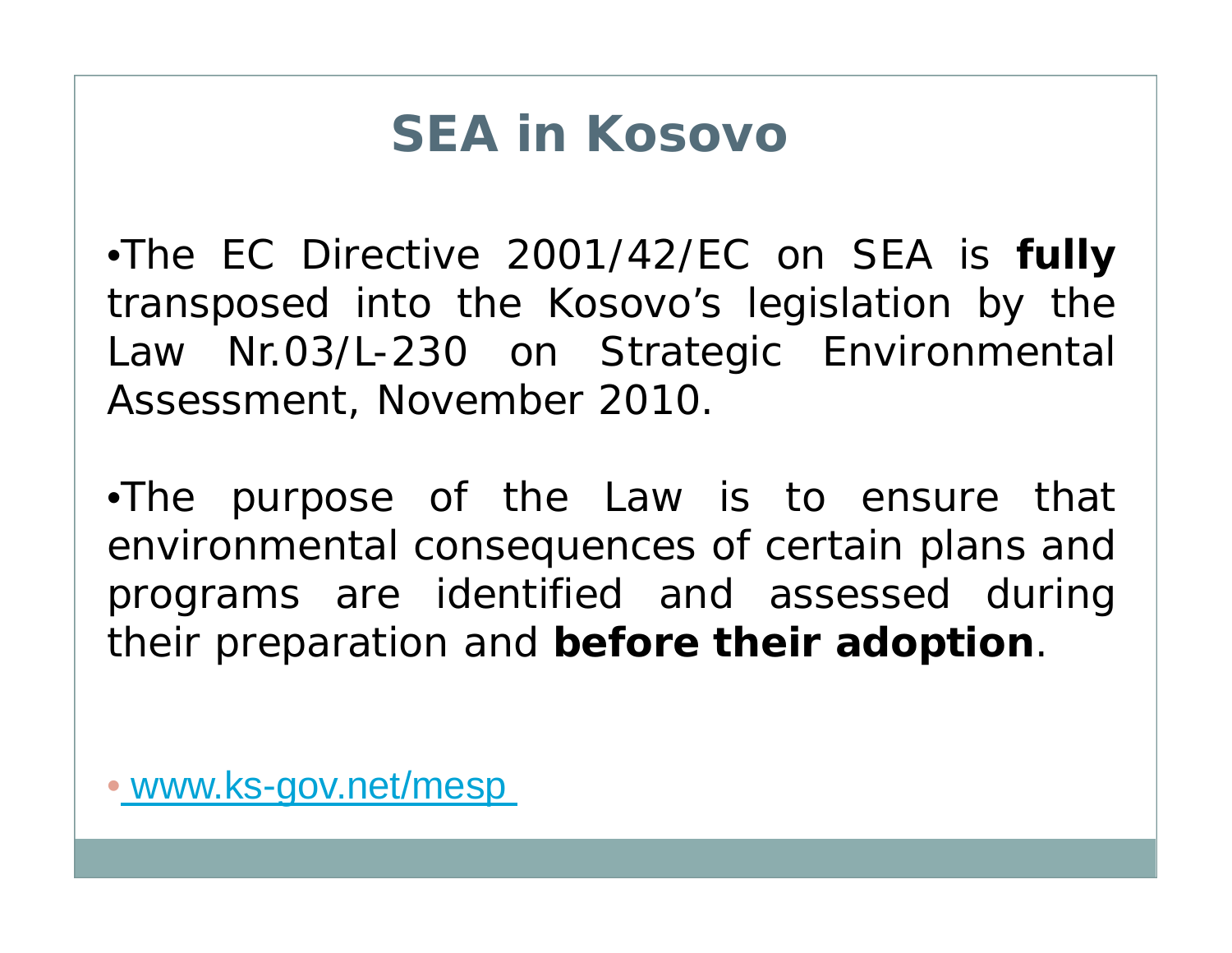# **Plans and Programs**

*Only plans and programs are subject to the SEA Directive, so do the Kosovo Law on SEA.* 



Environmental considerations into the decision-making hierarchy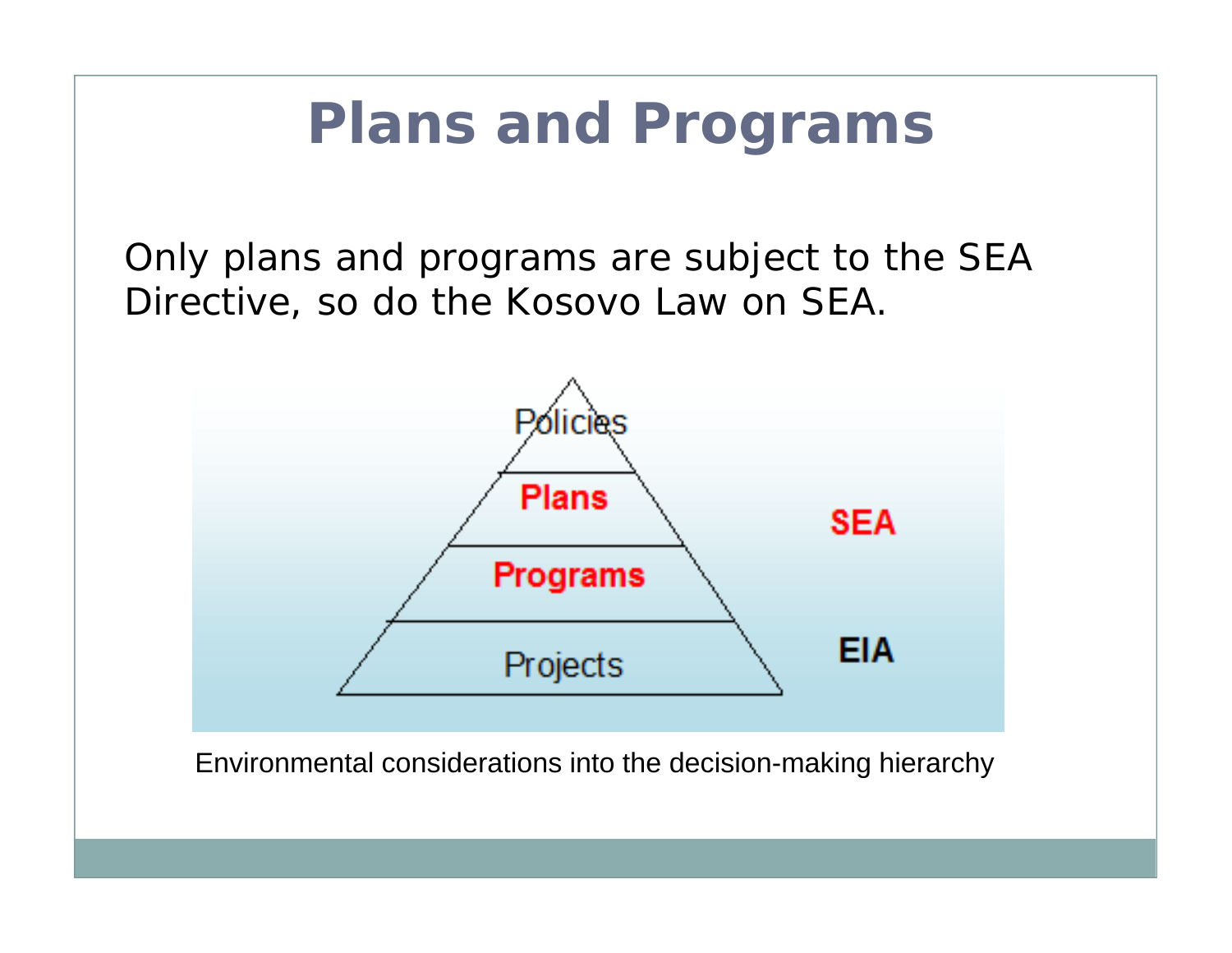# **Institutional setting**

#### *Central SEA authority*

The MESP is responsible for implementation and performance of the SEA system.

The responsible authority proposing the PPs is responsible for carrying out the bulk of the SEA (relying either on its inhouse expertise and technical teams or on outsourced consultants); while MESP is responsible for reviewing the quality of the assessment.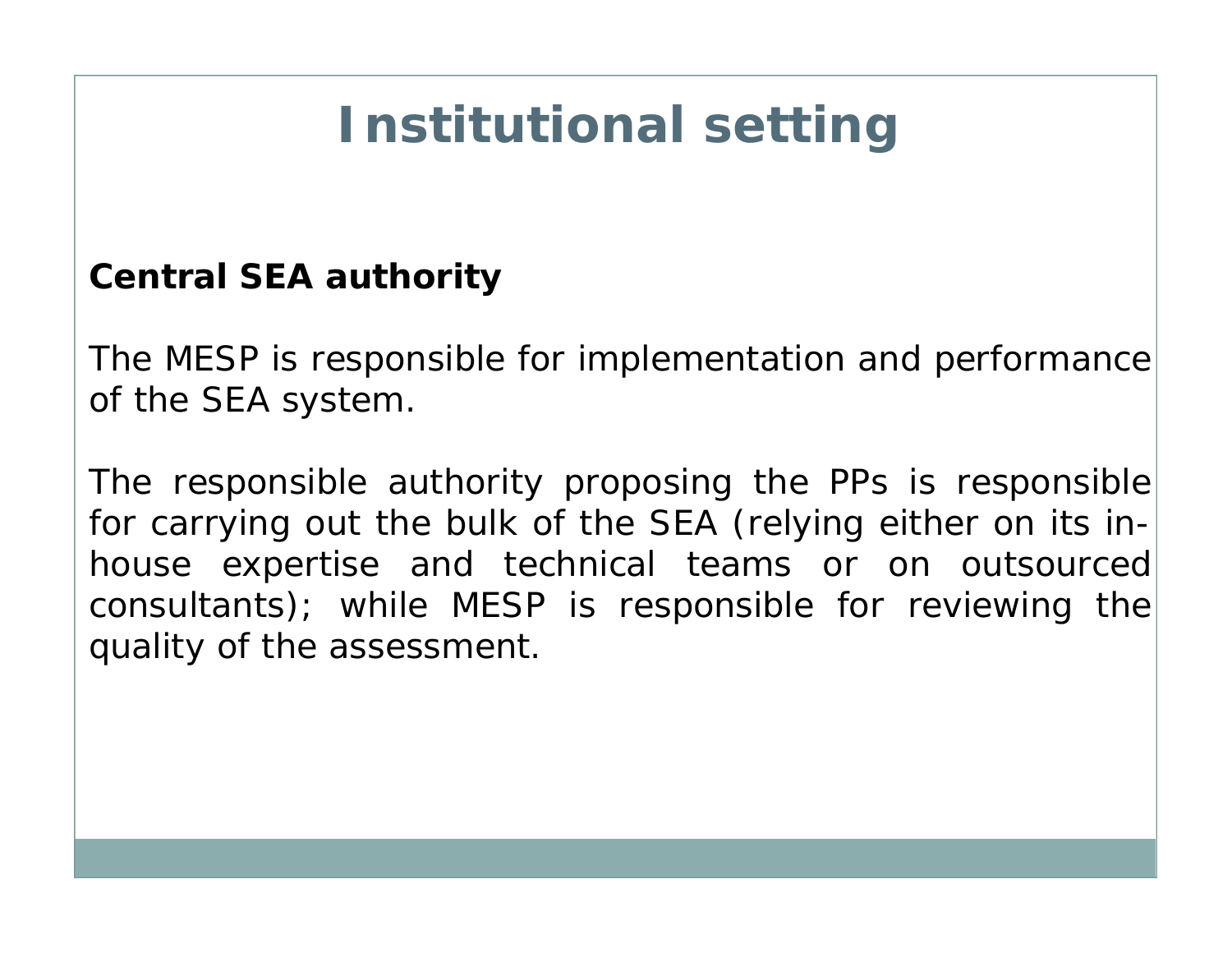# **Institutional setting (Cont'd)**

#### *(De)centralization of SEA mandates*

Institutions preparing SEAs are both Ministries at national level as well as self-governance units at local level. However, responsibility for approval of the screening decision, and review of the SEA report, lies at the central level in all cases.

#### *Initiator of the SEA*

The administrative body preparing the planning document is responsible for preparing the SEA report (the "responsible authority").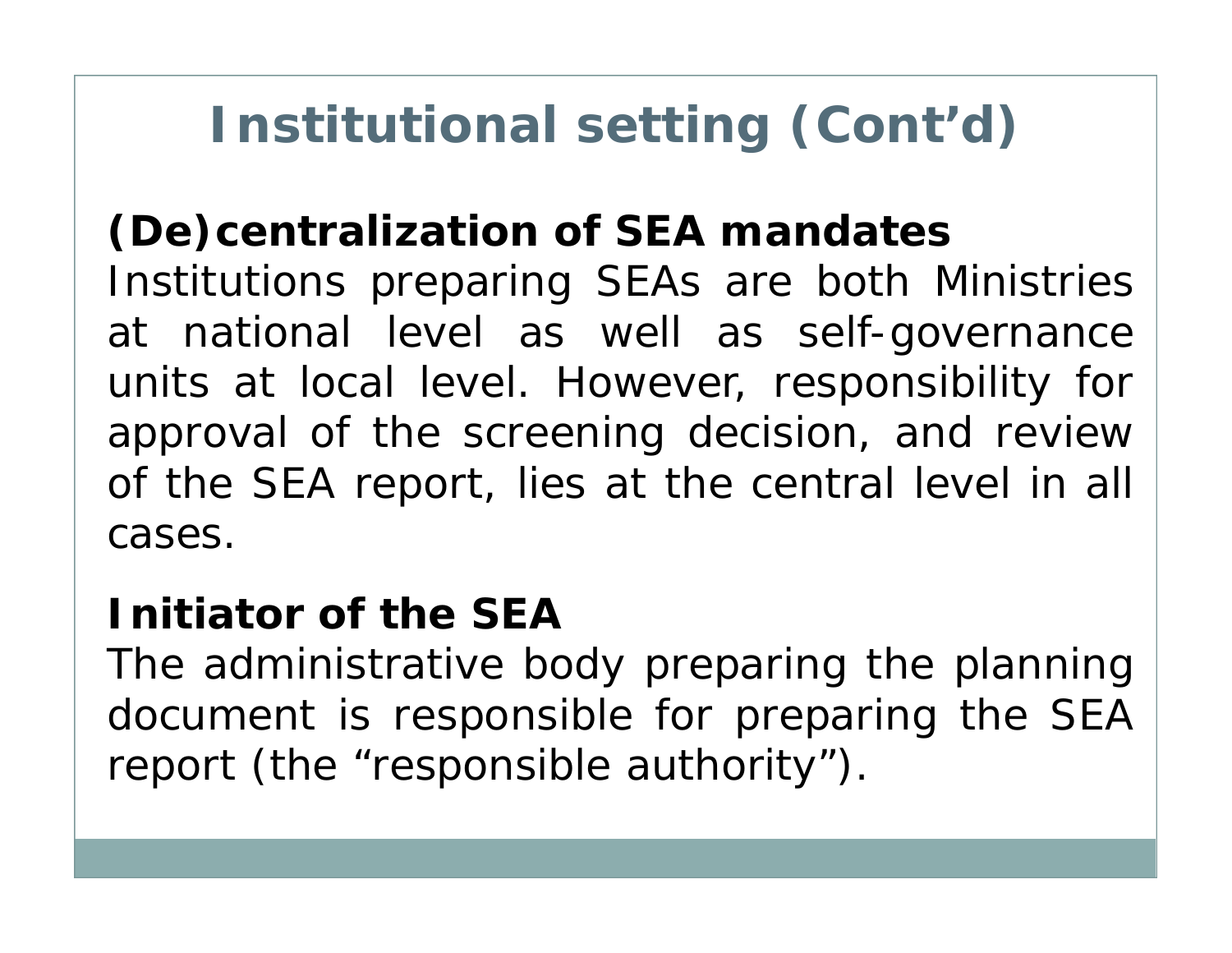# **Kosovo SEA practice**

*SEA review* - MESP evaluate the quality of the SEA report. No review criteria have been developed for the review, in practice it checks if the SEA contains the elements required, and if comments from the consultation bodies and the public been incorporated.

*Timeline review -* All those who can comment, have to provide their submissions within 30 days of publication of the SEA report.

*Annual no. of SEAs* **-** At present there is no accurate number of SEA undertaken annually. At national level an SEAs have been done for new energy capacities Kosova C, national road Route 7. Two pilot SEAs have been initiated for local level planning for MDP of Junik and MDP of Hani i Elezit.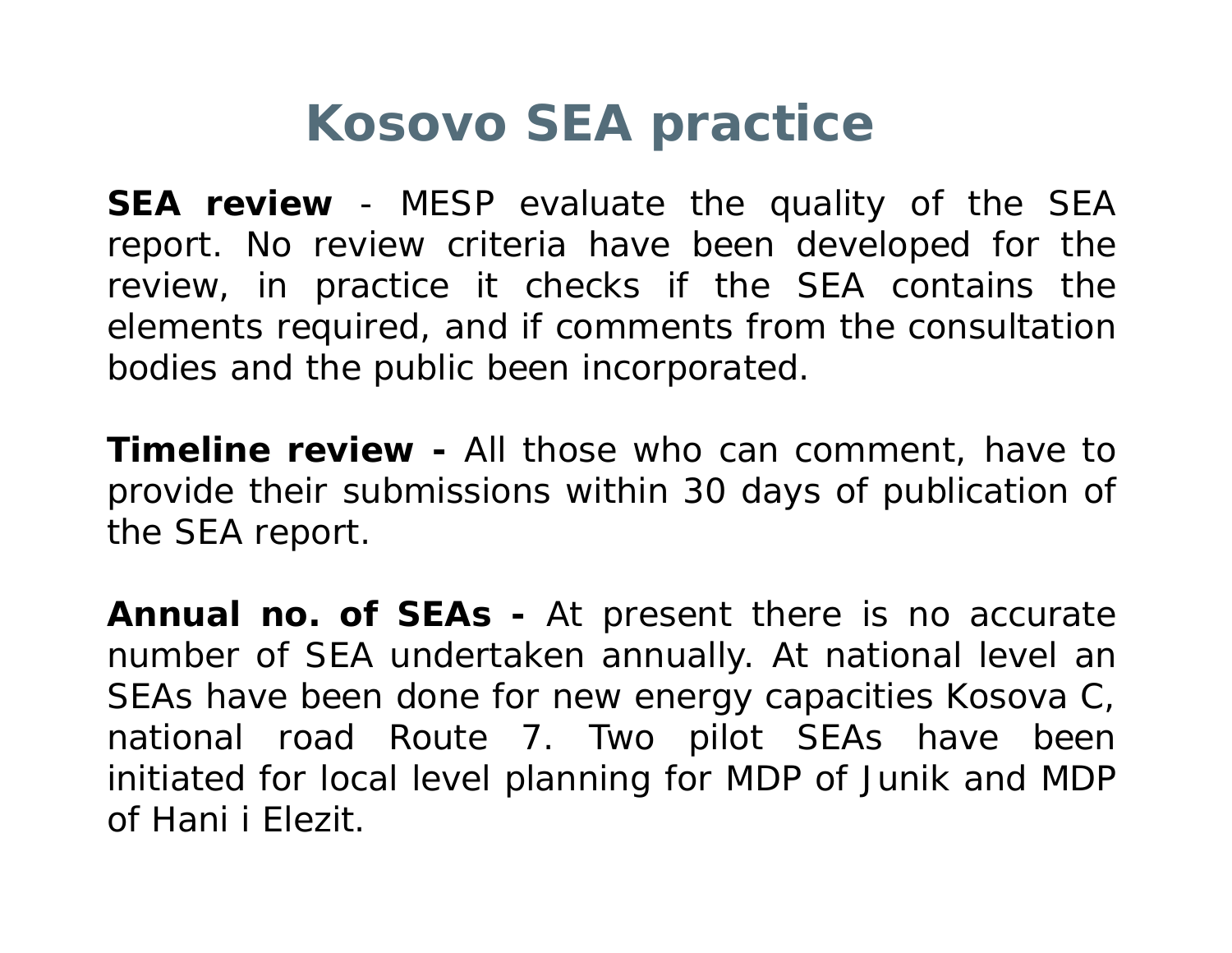# **SEA process- Screening stage**

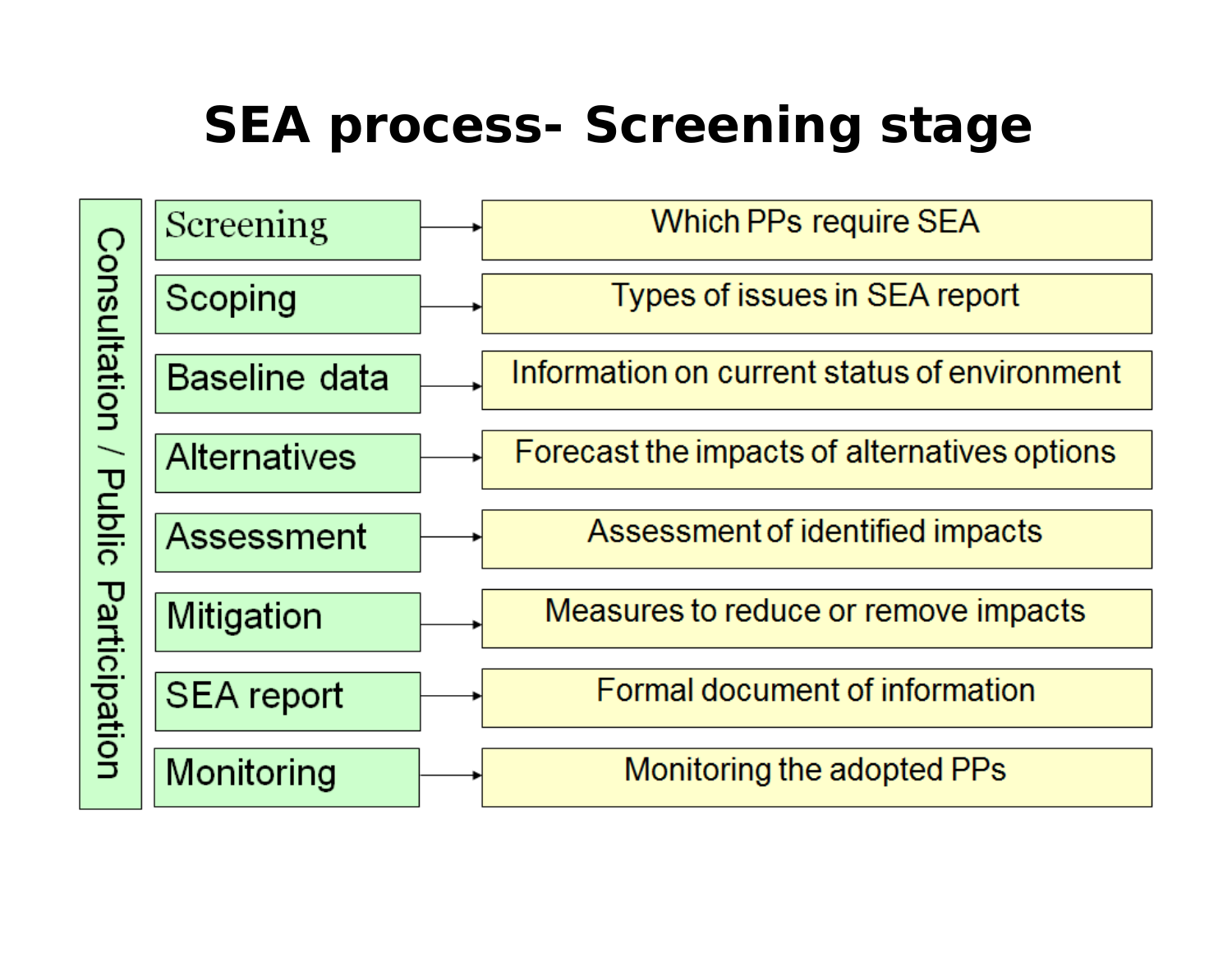

**Screening provisions in Kosovo Law on SEA**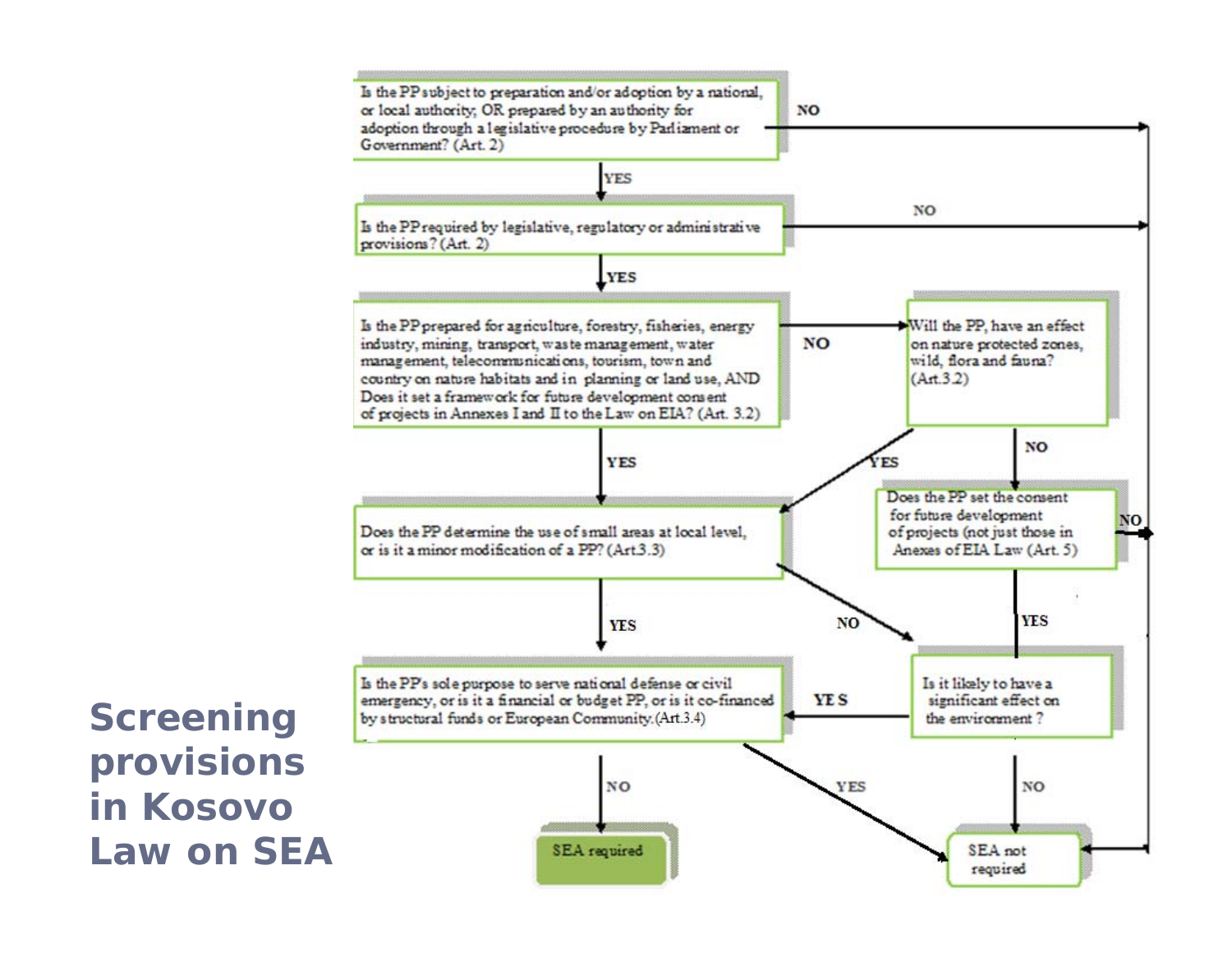#### **The Administration of the Screening Process**

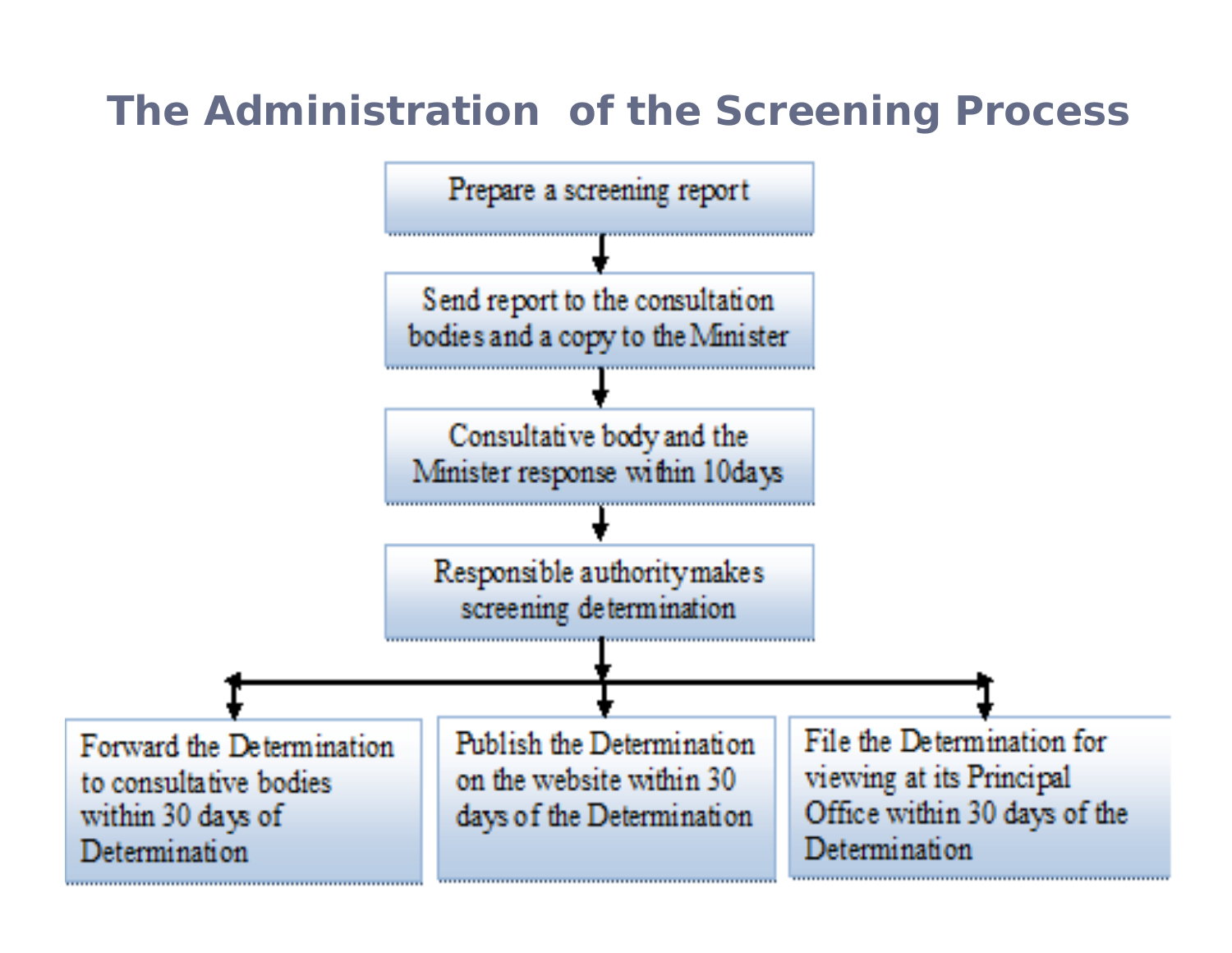#### **Screening Determination**

#### MUNICIPALITY OF HANI I ELEZIT [Named plan, programme or modification alteration]

The Law on Strategic Environmental Assessment (Kosovo) Determination of need for SEA under Article 5

Article 5 of the Law on Strategic Environmental Assessment 2010, requires the responsible authority to determine in a case-by-case examination, in accordance with the criteria in Annex I, if a plan/program is likely to have significant environmental effects.

Municipality of Hani i Elezit has determined, in consultation with the Ministry of Environment and Spatial Planning/Kosovo Environment Protection Agency, that the [plan, programme or modification] is likely to have significant effects and that a strategic environmental assessment is required.

An strategic environmental report will be prepared alongside the [plan, programme or modification]. The environmental report will identify, describe and evaluate the likely significant effect on the environment of the implementing the [plan, programme or modification] and its reasonable alternatives as by the Law on Strategic Environmental Assessment (Kosovo)

Signed......................

dd/mm/yyyy

**SERVICE TITLE**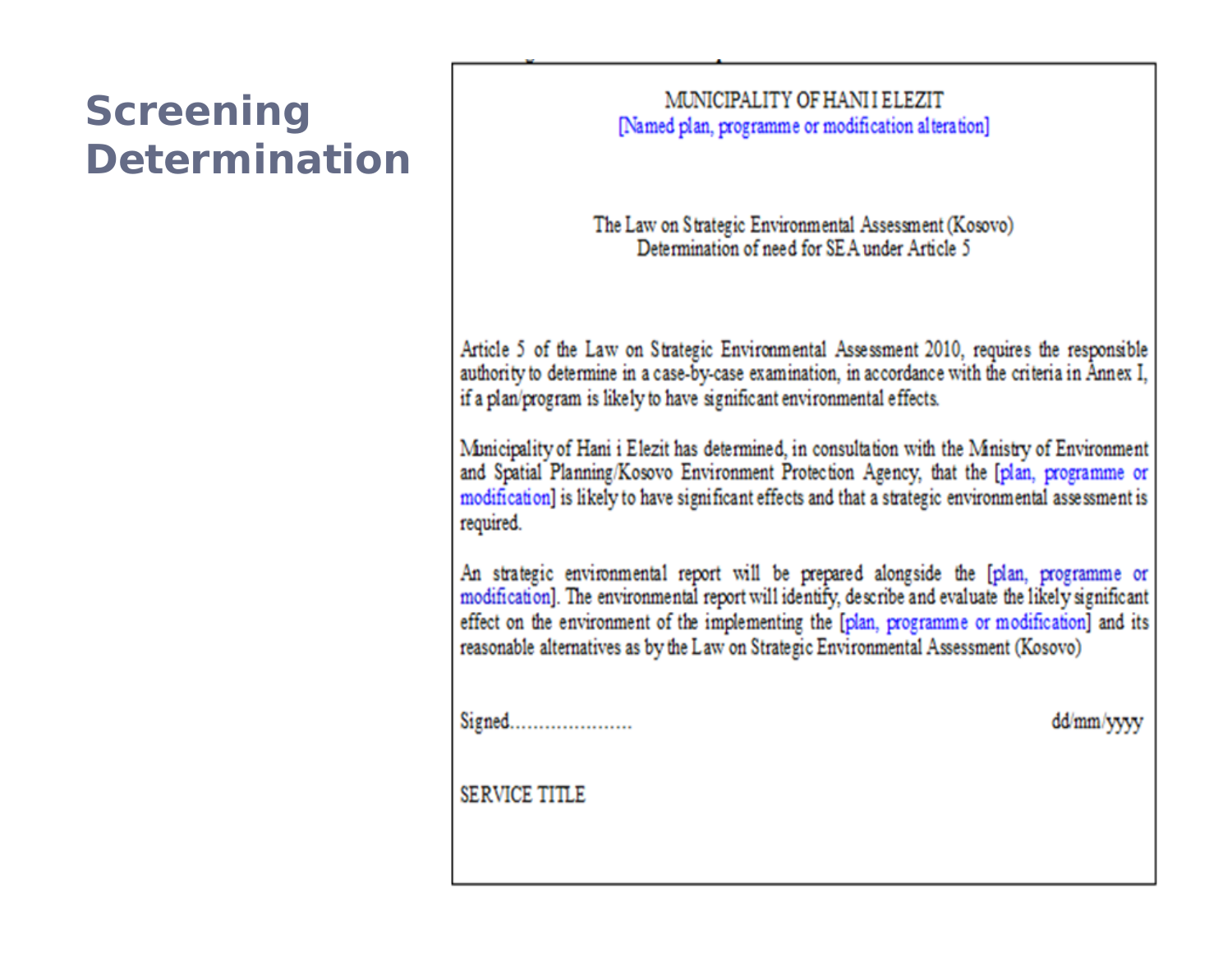**Case-Study:** Plan for new energy capacities Kosova C, was evaluated: to what extent have the good practice principles of SEA been applied?

- In 2008 the Kosovo government 'launched' the program to increase the energy capacities. (Thermal power stations using high-sulphur coal are clustered in a city, contributing to air pollution).
- $\bullet$ The SEA procedure was based on World Bank Directive!
- $\bullet$  Proponent submitted an SEA, chose the site of the coal to be extracted, and the type of technology.
- Cumulative effects were assessed.
- All stakeholders were involved. There were arguments that water resources are considered insufficient. The new capacities proposed, exits the need for energy supply for the country.
- The SEA approval is still pending.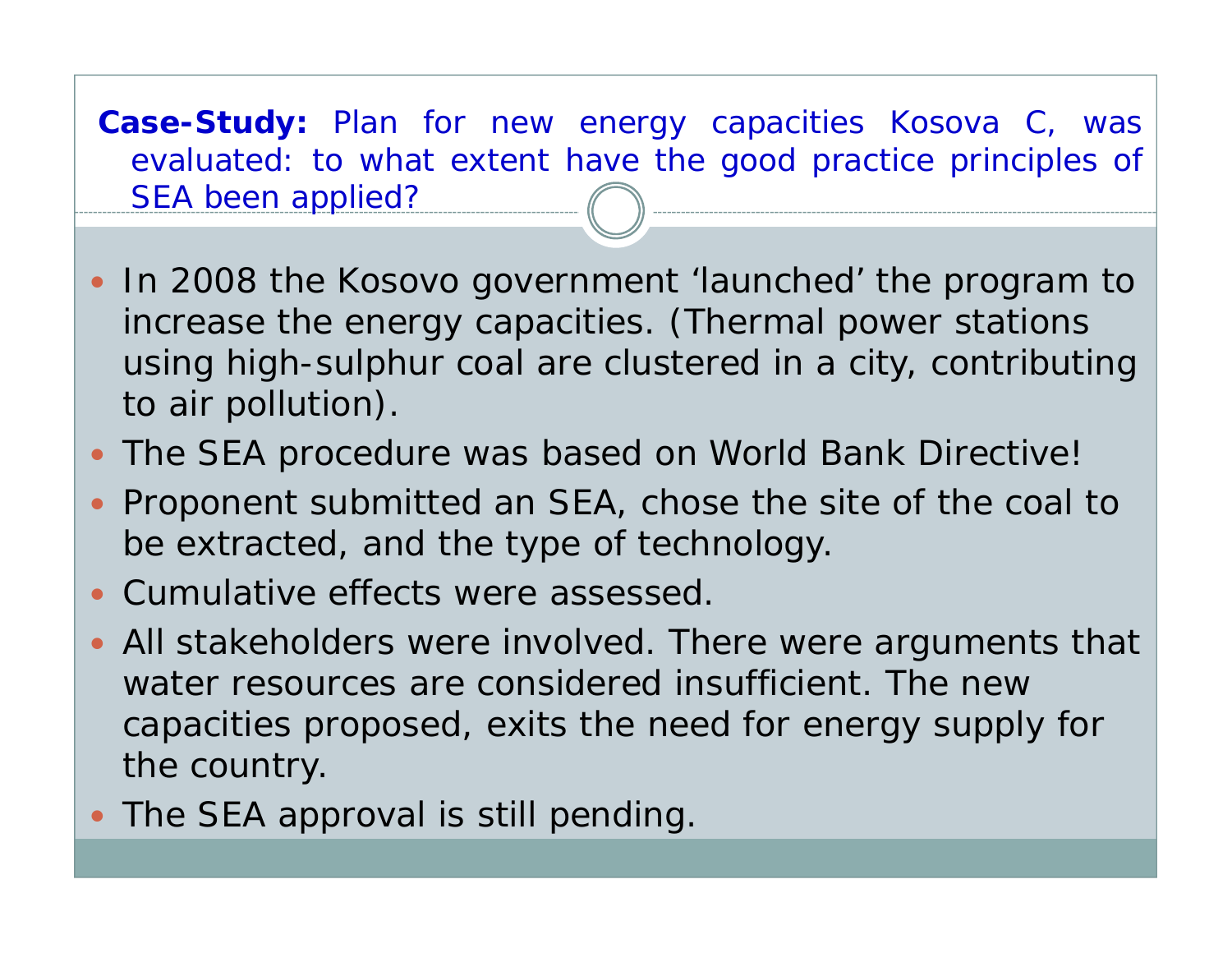#### **Common problems within the SEA application**

- The lack of good data;
- Undertaking the assessment late in the PP preparation;
- Some authorities will not accept that they have to do SEA;
- Environmental reports often can be too long, confusingly structured, badly written;
- Experience of the countries which are applying SEA tells that coverage of "reasonable alternatives", mitigation, and monitoring is sometimes poor.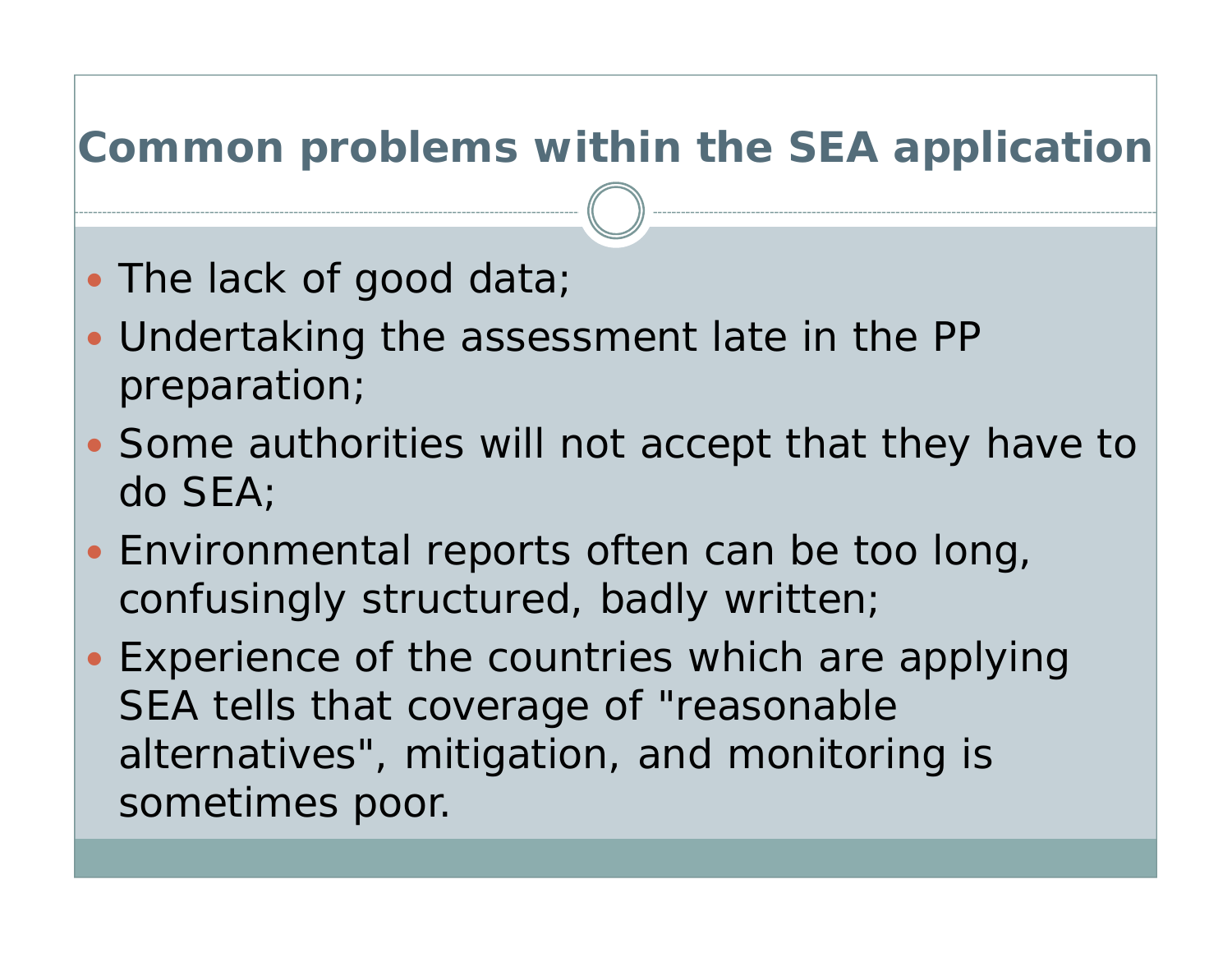# **The risk for getting SEA wrong**

- A poor assessment could:
- threaten the environment that SEA was designed to protect.
- irreversible damage could occur (threaten the rare species)
- pollution above the critical limits, or
- long term landscape decline.

The cost implications- to be foreseen. This can happen in the case it is needed to reopen the plan and assess it, responding to any legal challenges and ultimately having to correct any adverse environmental damage.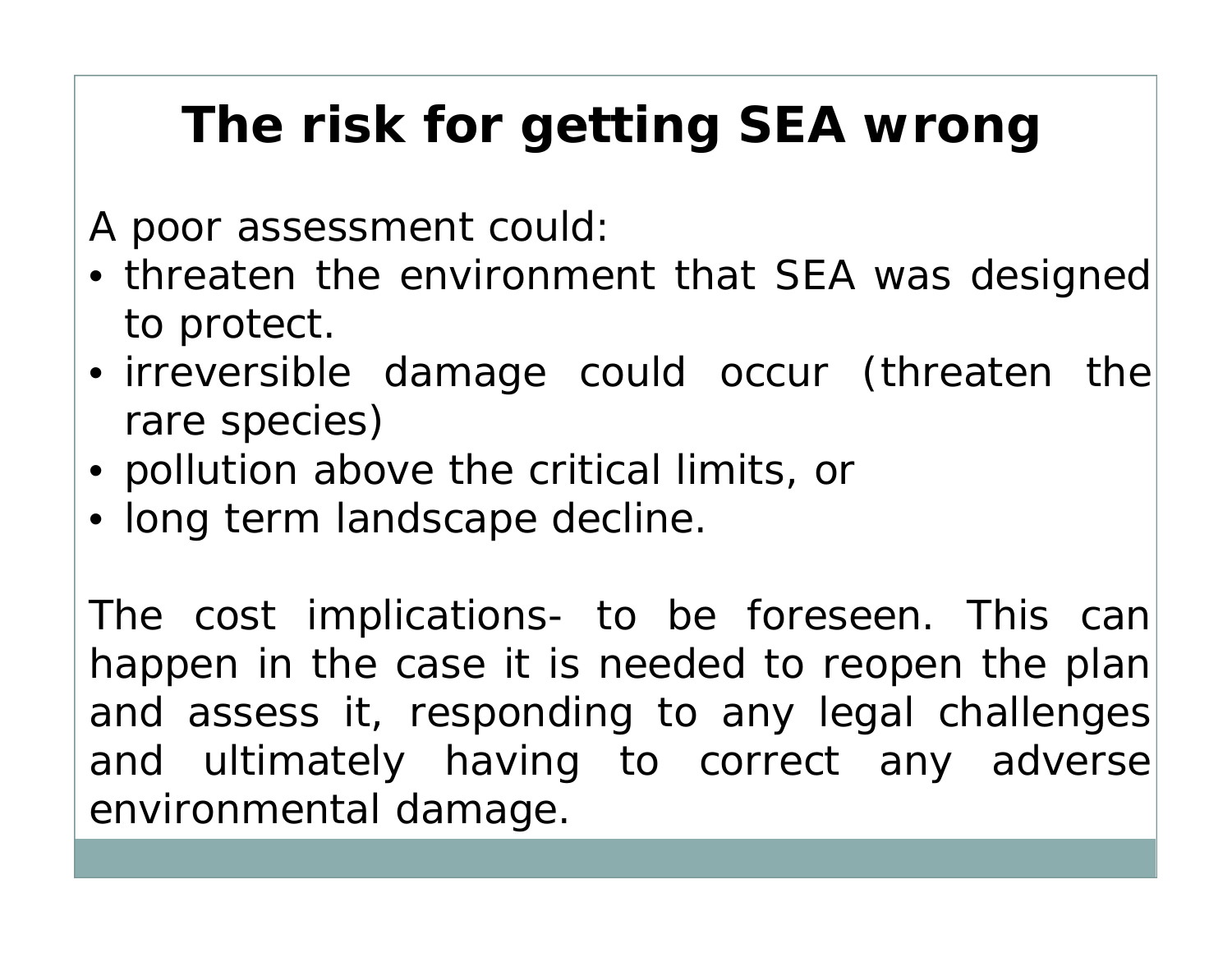## **Recommendation Develop the guidelines**

• Create a list of all ungoing and new planed PPs in Kosovo.

• A number of guidelines to be developed for the specific sectors of the SEA process: land use planning, transport and energy initially.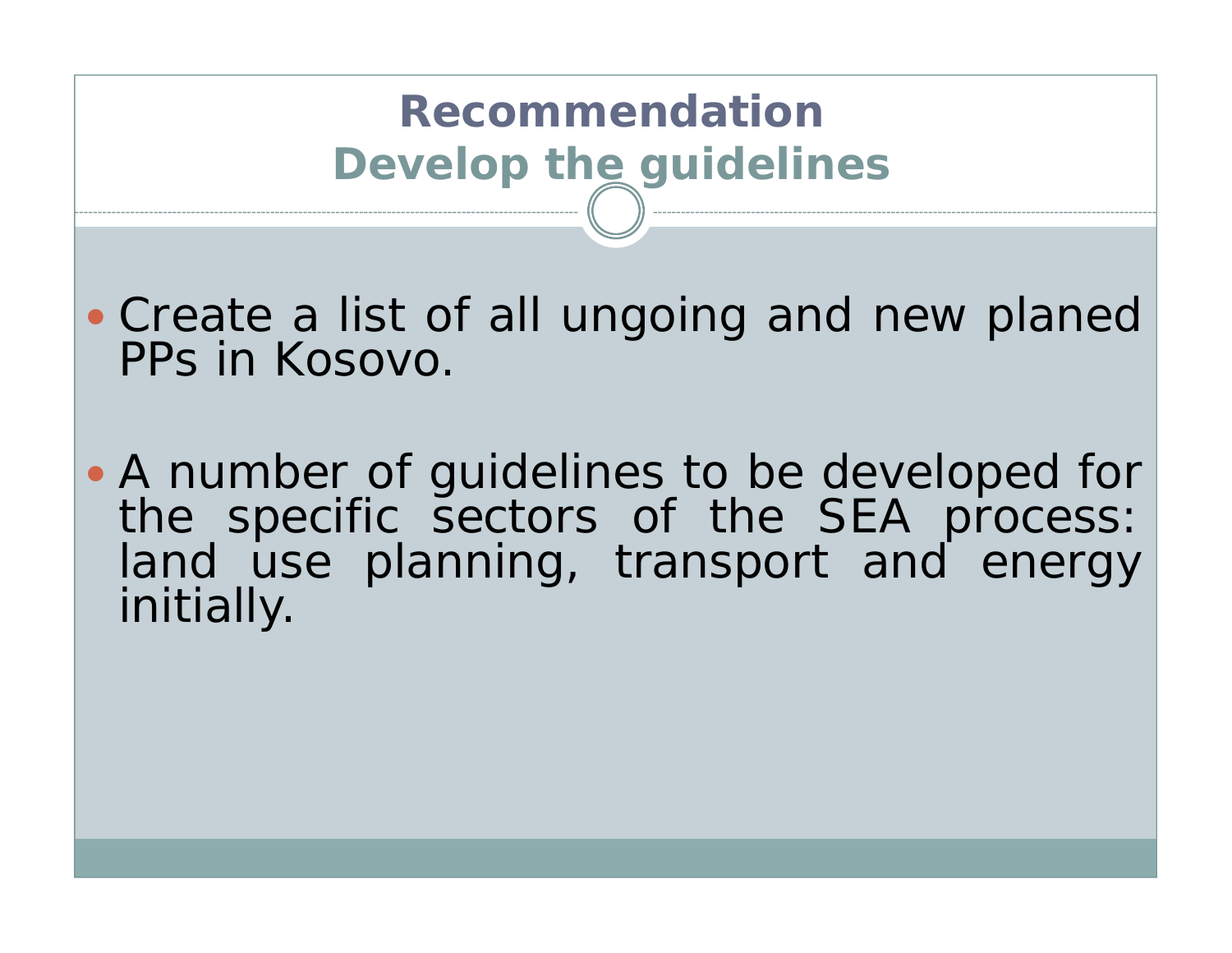# **Recommendation Training and workshops**

SEA courses will be needed, possibly specific for different type of audiences:

- Planers,
- engineers,
- consultants,
- environmentalists and
- politicians will all need training on how to carry out effective SEAs.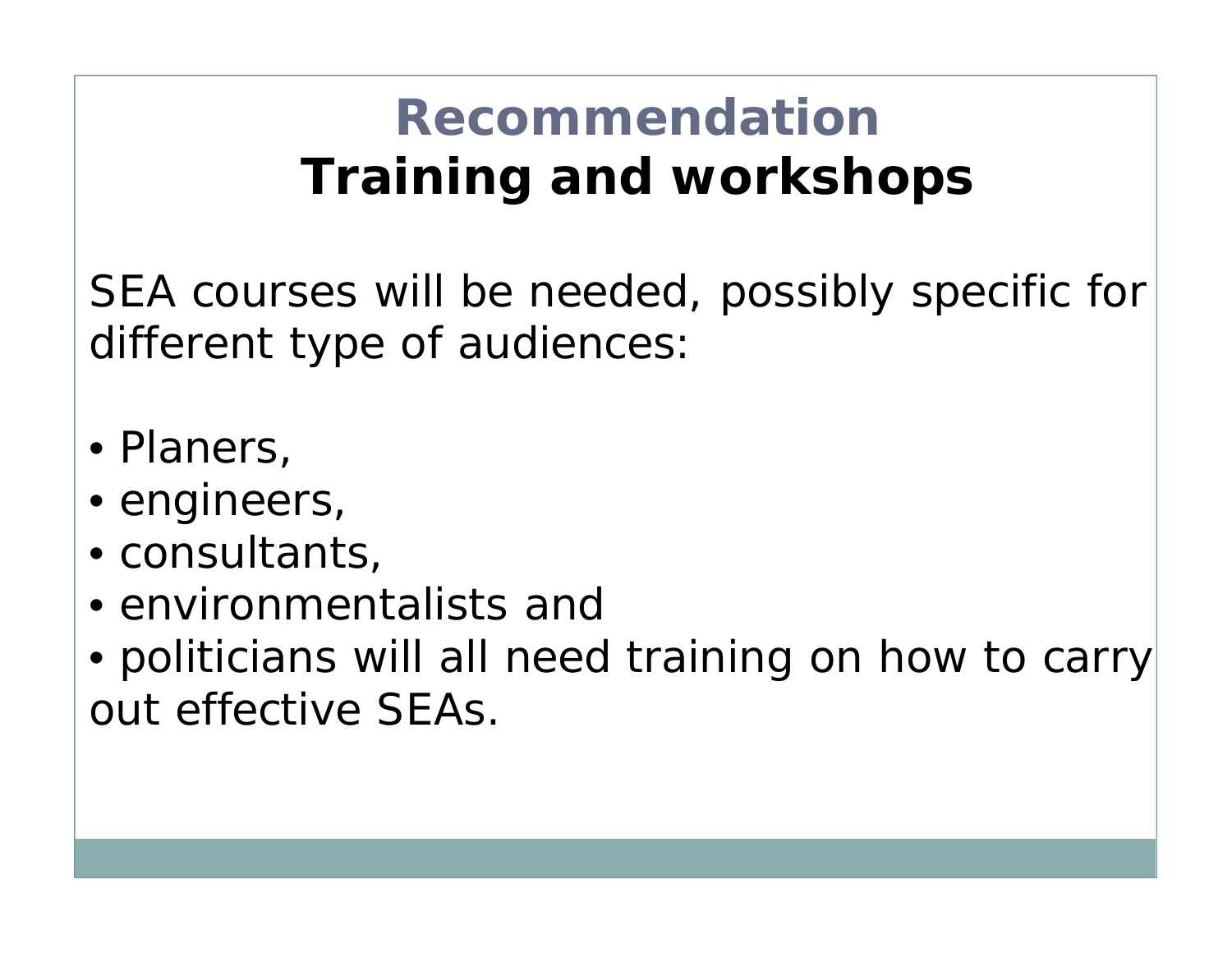## **Recommendation Establish SEA Team**

To aid other SEA practitioners within Kosovo, by offering:

- technical advice,
- developing, examining and updating guidelines as necessary,
- identifying data sources,
- encouraging the sharing of best practice and
- placing SEA practitioners in touch with one another.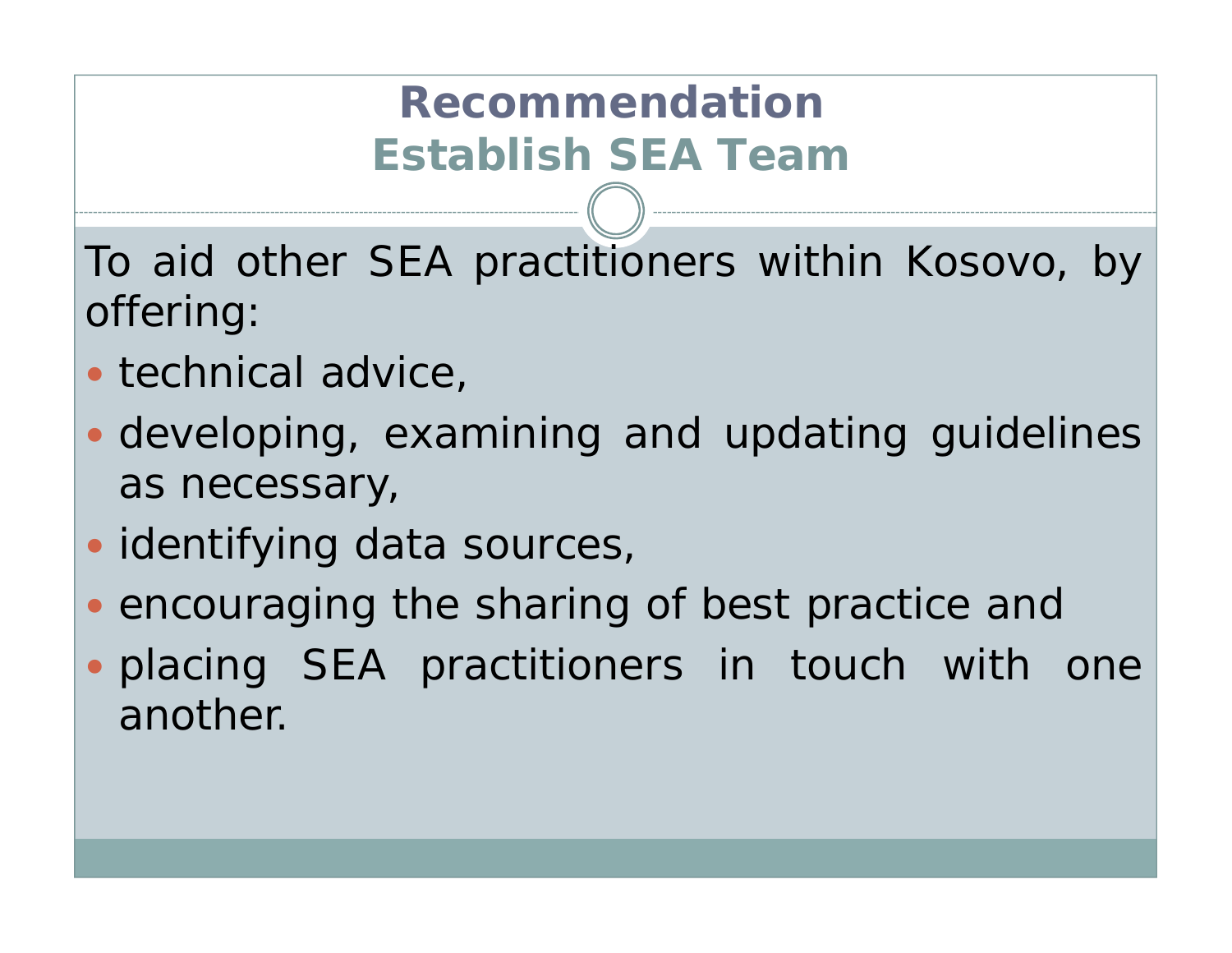#### **Recommendation Awareness raising in SEA**

- Enhancing the national professional capacity for SEA.
- Training of the national experts regarding SEA.
- SEA expert network development.
- Developing SEA in academic level.

The establishment and strengthening of environmental assessment system is <sup>a</sup> long processes.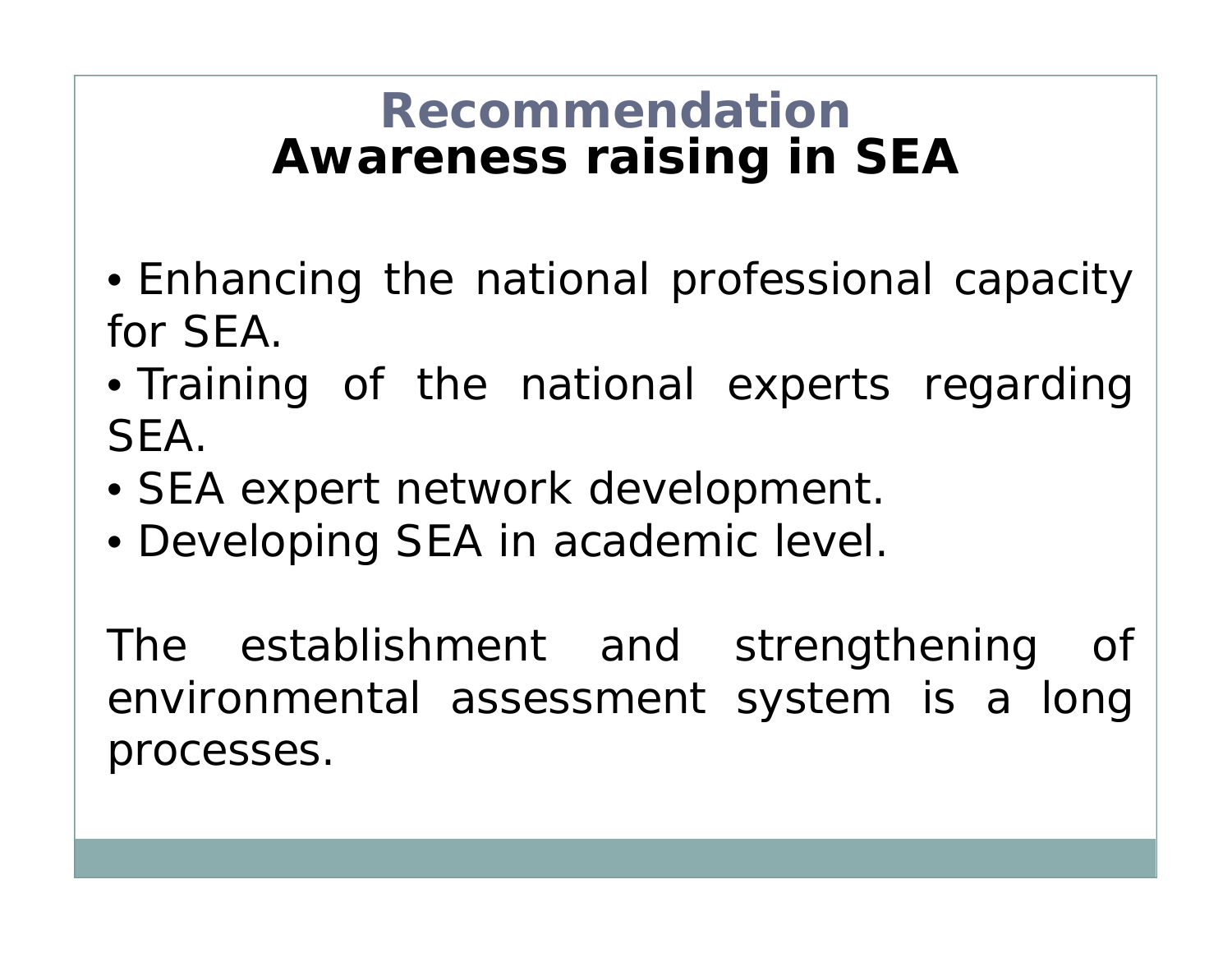#### **Next steps**

It is recommended that other municipalities follow the approach taken by Hani i Elezit and Junik municipal authorities.

The small, newly created municipalities (Ranilluk, Kllokot and Mamusha) have expressed the interest in cooperating with UN-Habitat in order to assess their MDP in the environmental context and undergo the SEA process.

There is much effort needed to work with bigger municipalities like Prizren or Prishtina and implement the SEA requirements.